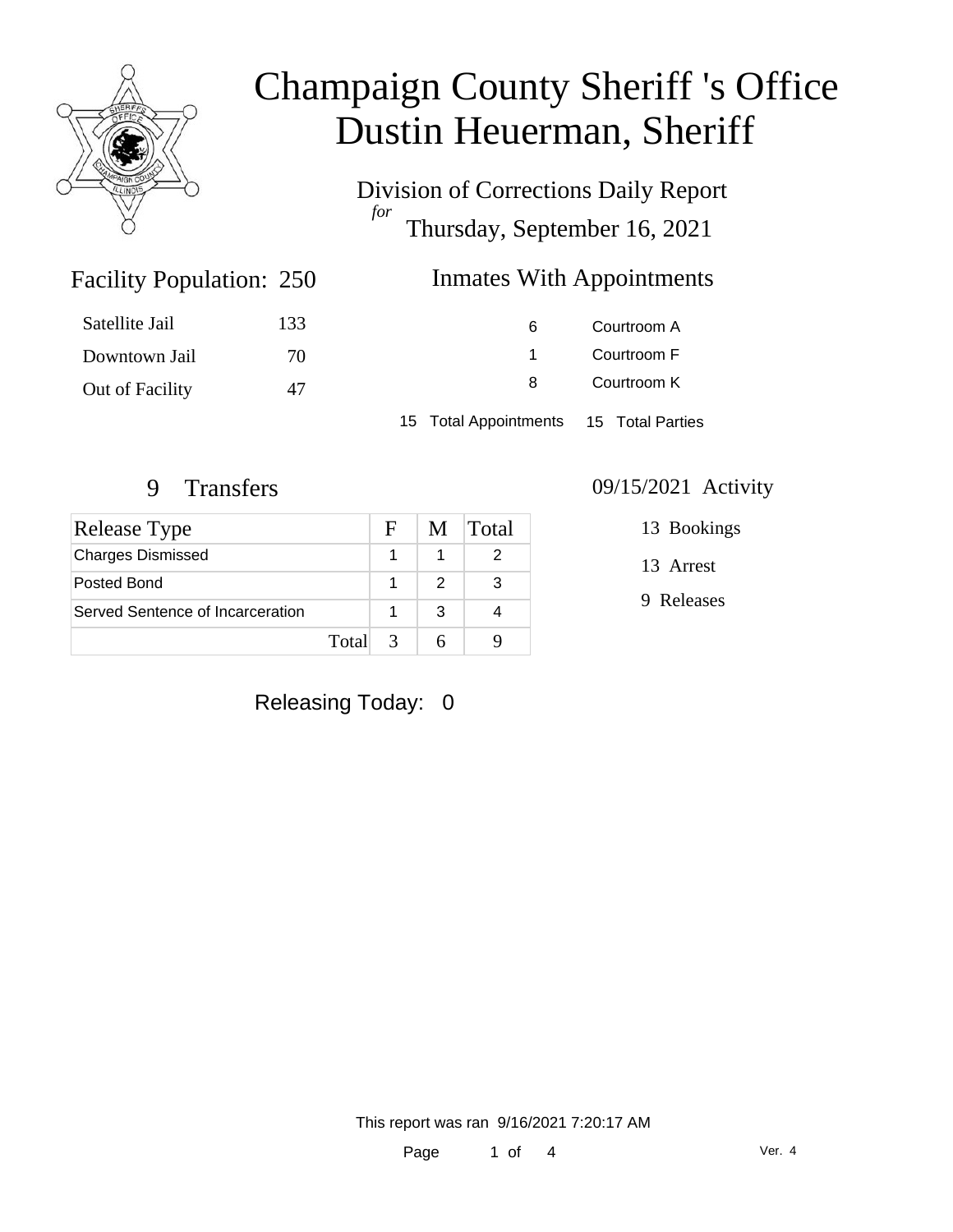

Division of Corrections Daily Report *for* Thursday, September 16, 2021

Custody Status Count

- Civil Other 1
- Civil Sentenced CCCC 1
- Electronic Home Dentention 18
	- Felony Arraignment 14
		- Felony Other 2
	- Felony Pre-Sentence 5
		- Felony Pre-Trial 163
	- Felony Pre-Trial DUI 1
	- Felony Sentenced CCSO 4
	- Felony Sentenced IDOC 13
		- Hold Other 3
		- Hold Sentenced IDOC 2
	- Misdemeanor Arraignment 1
		- Misdemeanor Pre-Trial 1
			- Petition to Revoke 6
			- Remanded to DHS 15
				- Total 250

This report was ran 9/16/2021 7:20:17 AM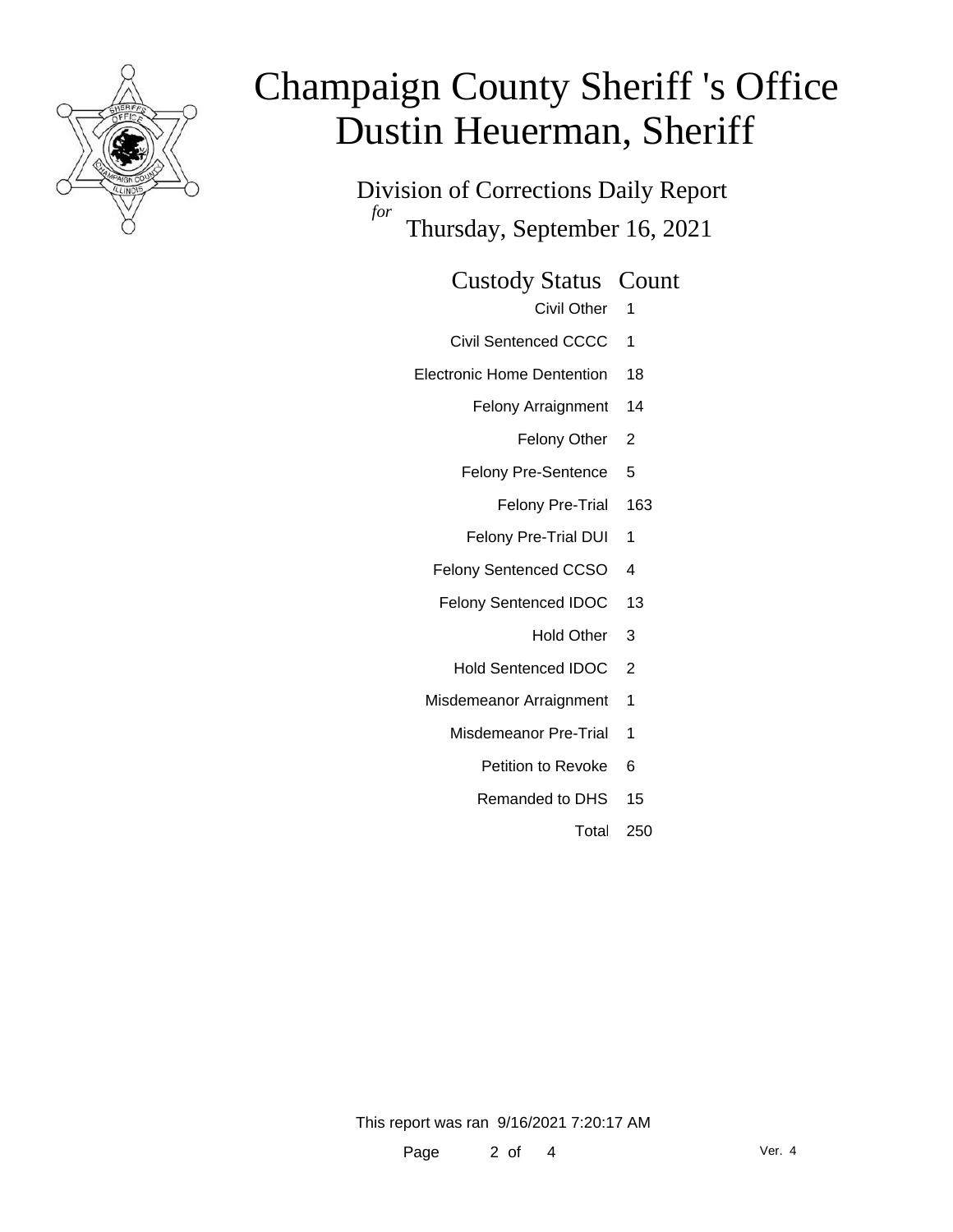

Division of Corrections Daily Report *for* Thursday, September 16, 2021

### Inmates With Appointments

| Jailing Party Name                          | Location    | Number of Records / Node |
|---------------------------------------------|-------------|--------------------------|
| CHATMAN, MICHAEL DAISEAN                    | Courtroom F | 1 / Downtown Jail        |
| COOPER, MARQUISE ANTHONY                    | Courtroom K | 1 / Satellite Jail       |
| DAVIS, ANTONIO                              | Courtroom A | 1 / Satellite Jail       |
| <b>GARCIA, JUAN CARLOS</b>                  | Courtroom A | 1 / Downtown Jail        |
| <b>GRANT, CEDRIC DYSHAWN</b>                | Courtroom K | 1 / Satellite Jail       |
| <b>GRAYSON, MICHAEL</b>                     | Courtroom K | 1 / Satellite Jail       |
| <b>GUNBY, TEVIN DEMONE</b>                  | Courtroom K | 1 / Satellite Jail       |
| JACKSON, NATASHA RENETTA                    | Courtroom A | 1 / Satellite Jail       |
| <b>JIMMAR, PATRICK BERNARD</b>              | Courtroom K | 1 / Satellite Jail       |
| JOINER, EUGENE                              | Courtroom K | 1 / Satellite Jail       |
| <b>OVERSTREET, KERION PATRICK</b><br>XAVEAL | Courtroom A | 1 / Satellite Jail       |
| SMITH, CHERNENKO CONSTANTINE                | Courtroom A | 1 / Satellite Jail       |
| WADE, DEMETRIUS DARYL                       | Courtroom A | 1 / Satellite Jail       |
| WILEY, ANTHONY DEON                         | Courtroom K | 1 / Satellite Jail       |
| WILEY, JONATHAN                             | Courtroom K | 1 / Satellite Jail       |

### **Transfers**

| ALVARADO, JOSE                                                 | <b>Charges Dismissed</b>         | Satellite Jail  |
|----------------------------------------------------------------|----------------------------------|-----------------|
| BATY, LAURA ANN MARIE                                          | Posted Bond                      | Satellite Jail  |
| FOSTER, DAVION DESHAY                                          | Served Sentence of Incarceration | Out of Facility |
| GRADY, DANNY LAMORRIS, Senior Served Sentence of Incarceration |                                  | Satellite Jail  |
| JACKSON, RYAN DEAN                                             | Served Sentence of Incarceration | Out of Facility |
| KLEISS, DYLAN THOMAS                                           | Posted Bond                      | Satellite Jail  |
| LESHOURE, EBONY NICOLE                                         | Served Sentence of Incarceration | Out of Facility |
| PATTON, TRAVIS LEE                                             | Posted Bond                      | Satellite Jail  |
| TAYLOR, LATOYA DAVON                                           | <b>Charges Dismissed</b>         | Satellite Jail  |